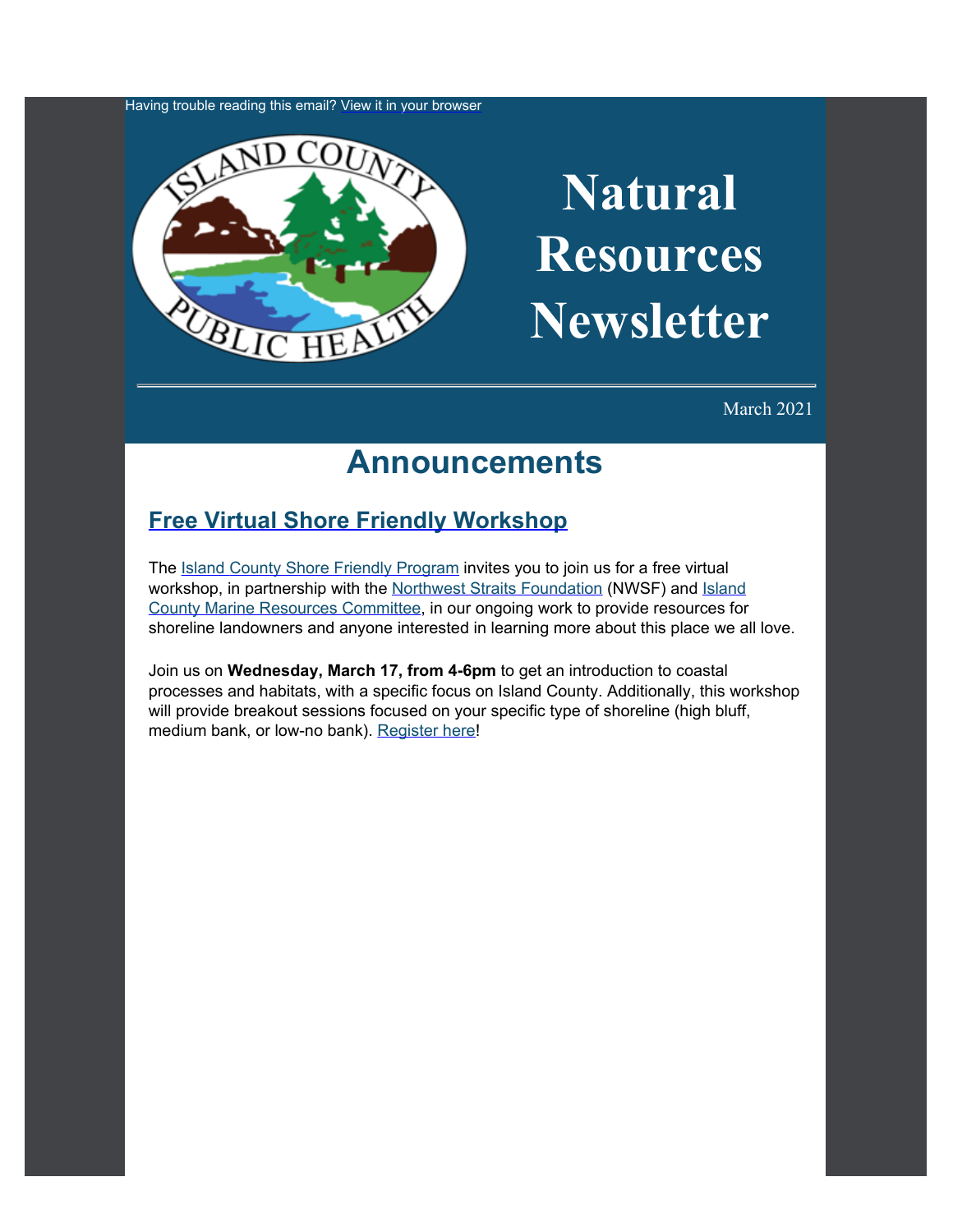

## **Programmatic Updates**

### **[Island Local Integrating Organization \(ILIO\)](https://www.islandcountywa.gov/Health/DNR/ILIO/Pages/Home.aspx?utm_content=&utm_medium=email&utm_name=&utm_source=govdelivery&utm_term=)**

The next ILIO Technical Committee meeting will be held Tuesday, March 9 from 1-3pm via Zoom.

The Island LIO is pleased to welcome four new members:

Krista Loercher is joining the ILIO Technical Committee as the Business/Port Representative. She is the owner of Whidbey Island Kayaking, which does tours from Penn Cove to Possession Point. She is also a South Whidbey Parks and Recreation Commissioner. We are excited to have Krista join us and bring her knowledge and expertise to our group.

Melanie Bacon, Island County Commissioner for District 1, Jack Ng, Port of South Whidbey Commissioner, and David Day, Port of Coupeville Commissioner are new members on the ILIO Executive Committee.



**[2021](https://www.psp.wa.gov/psdoth2021.php?utm_content=&utm_medium=email&utm_name=&utm_source=govdelivery&utm_term=) [VIRTUAL PUGET SOUND DAYS ON THE HILL](https://www.psp.wa.gov/psdoth2021.php?utm_content=&utm_medium=email&utm_name=&utm_source=govdelivery&utm_term=)**: Since we can't convene in person, this year's Puget Sound Days on the Hill will be a series of virtual events with the Washington congressional delegation, federal officials, and special guests. [Puget](https://www.psp.wa.gov/index.php?utm_content=&utm_medium=email&utm_name=&utm_source=govdelivery&utm_term=) [Sound](https://www.psp.wa.gov/index.php?utm_content=&utm_medium=email&utm_name=&utm_source=govdelivery&utm_term=)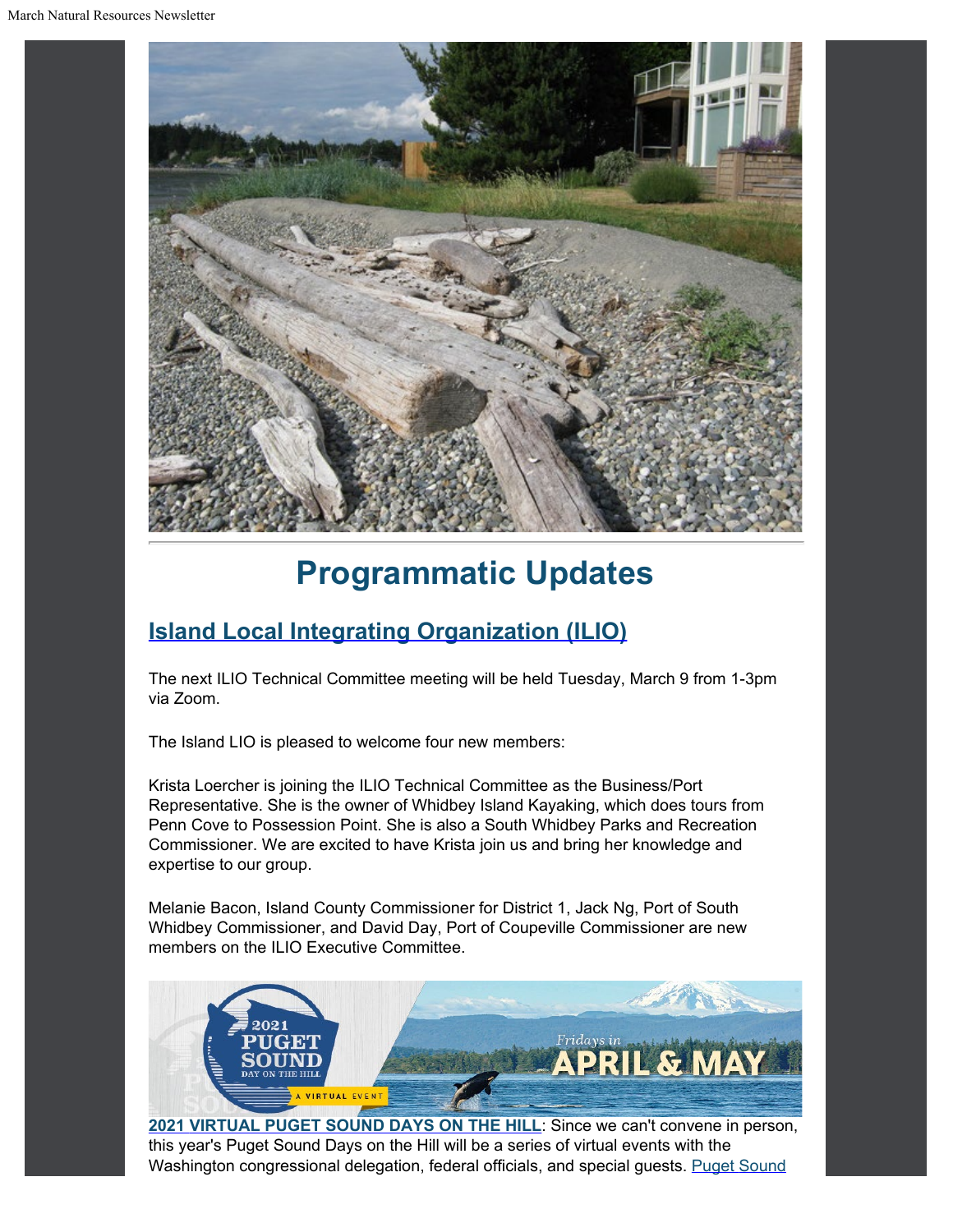[Partnership](https://www.psp.wa.gov/index.php?utm_content=&utm_medium=email&utm_name=&utm_source=govdelivery&utm_term=) (PSP) and the [Northwest](https://nwifc.org/?utm_content=&utm_medium=email&utm_name=&utm_source=govdelivery&utm_term=) [Indian Fisheries Commission](https://nwifc.org/?utm_content=&utm_medium=email&utm_name=&utm_source=govdelivery&utm_term=) (NWIFC) are hosting these events, which are currently scheduled on Fridays from 1-2:30pm PDT, April 23-May 21. Additional notes will be provided prior to each session. Puget Sound restoration and protection, salmon recovery efforts, climate change adaptation and mitigation, infrastructure, and other topics will be discussed. More details are coming; check [here](https://www.psp.wa.gov/psdoth2021.php?utm_content=&utm_medium=email&utm_name=&utm_source=govdelivery&utm_term=) for the latest information.

Be sure to check [ILIO's](https://www.islandcountywa.gov/Health/DNR/ILIO/Pages/ILIO-Agendas--Minutes.aspx?utm_content=&utm_medium=email&utm_name=&utm_source=govdelivery&utm_term=) [website](https://www.islandcountywa.gov/Health/DNR/ILIO/Pages/ILIO-Agendas--Minutes.aspx?utm_content=&utm_medium=email&utm_name=&utm_source=govdelivery&utm_term=) for upcoming meeting agendas and minutes.

### **[Marine Resources Committee \(MRC\)](https://www.islandcountymrc.org/?utm_content=&utm_medium=email&utm_name=&utm_source=govdelivery&utm_term=)**

The next MRC meeting will be held Tuesday, April 6 from 3-5pm via Zoom.

We are pleased to welcome three new members to the MRC! Jill Lipoti, Ken Collins, and Alex Plumb were all appointed to the MRC in February. You can read more about their backgrounds and expertise on our "[About Us"](https://www.islandcountymrc.org/about-us/?utm_content=&utm_medium=email&utm_name=&utm_source=govdelivery&utm_term=) page.

Congratulations to Karis Barnes, recipient of the 2021 Jan Holmes Island County Coastal Volunteer of the Year award! Karis went above and beyond in her volunteer work at Deception Pass State Park this past summer. Her educational efforts and stewardship messaging helped reach over 20,000 visitors, leaving them with positive memories and nuggets of information about tide pool ecosystems. Read more about Karis and her volunteer work [here](https://www.islandcountymrc.org/projects/volunteer-of-the-year/?utm_content=&utm_medium=email&utm_name=&utm_source=govdelivery&utm_term=)!

Be sure to check [MRC's](https://www.islandcountymrc.org/meetings-events/?utm_content=&utm_medium=email&utm_name=&utm_source=govdelivery&utm_term=) [website](https://www.islandcountymrc.org/meetings-events/?utm_content=&utm_medium=email&utm_name=&utm_source=govdelivery&utm_term=) for upcoming meetings, agendas, and minutes.

#### **[Salmon Recovery](https://www.islandcountywa.gov/Health/DNR/Salmon/Pages/Home.aspx?utm_content=&utm_medium=email&utm_name=&utm_source=govdelivery&utm_term=)**

The next Salmon Recovery Technical and Citizen Committee (SRTCC) meeting will be held Wednesday, March 17 from 1-3pm via Zoom.

SRTCC recently held virtual site visits for the two projects that are moving forward in the ranking process. Two members of the Salmon Recovery Funding Board's Technical Review Panel attended to review the technical aspect of each project.

The first project is Hoypus Point Shoreline Restoration. This project, located on Washington Parks land in Deception Pass State Park, will remove approximately 350 linear feet of shoreline armor and up to 1/3 acre of fill to re-establish nearshore processes at Hoypus Point. The second project is Polnell Armor Removal. This project, located on the Seaplane base, Naval Air Station Whidbey Island, will remove approximately 2,000 tons of armor rock and debris along 1,400 feet of shoreline, removal of fill and decommissioning of approximately 500 linear feet of road prism.

Be sure to check out the [Salmon](https://www.islandcountywa.gov/Health/DNR/Salmon/Pages/SRTCC-Meeting-Notes.aspx?utm_content=&utm_medium=email&utm_name=&utm_source=govdelivery&utm_term=) [Recovery website](https://www.islandcountywa.gov/Health/DNR/Salmon/Pages/SRTCC-Meeting-Notes.aspx?utm_content=&utm_medium=email&utm_name=&utm_source=govdelivery&utm_term=) for upcoming meeting agendas and minutes.

### **Resources and Interesting Reads**

### **Funding Opportunities**

The [U.S.](https://www.transportation.gov/buildamerica/financing/infra-grants/infrastructure-rebuilding-america?utm_content=&utm_medium=email&utm_name=&utm_source=govdelivery&utm_term=) [Department of Transportation](https://www.transportation.gov/buildamerica/financing/infra-grants/infrastructure-rebuilding-america?utm_content=&utm_medium=email&utm_name=&utm_source=govdelivery&utm_term=) announced its 2021 round of the [Infrastructure](https://www.transportation.gov/buildamerica/financing/infra-grants/infrastructure-rebuilding-america?utm_content=&utm_medium=email&utm_name=&utm_source=govdelivery&utm_term=) [for](https://www.transportation.gov/buildamerica/financing/infra-grants/infrastructure-rebuilding-america?utm_content=&utm_medium=email&utm_name=&utm_source=govdelivery&utm_term=)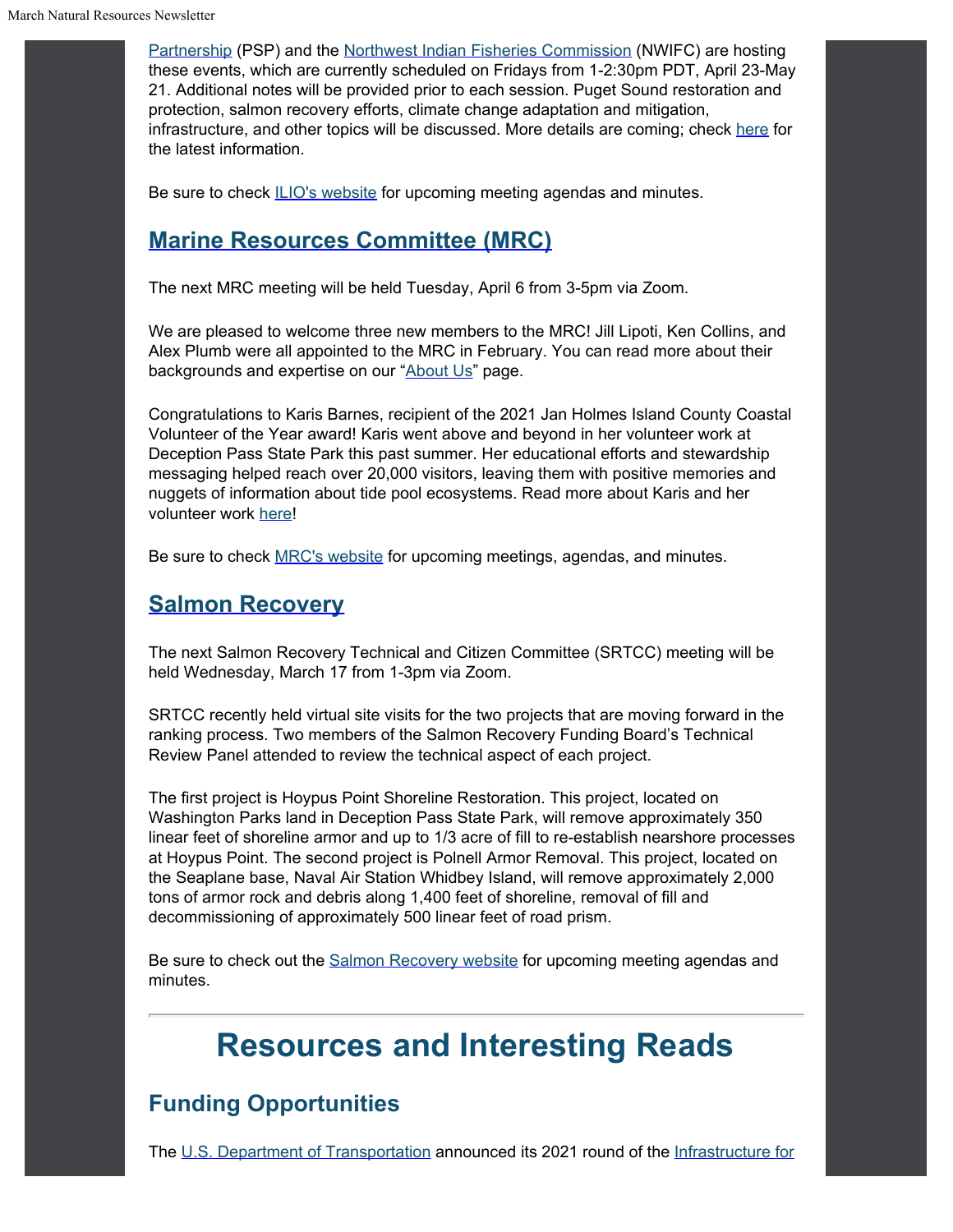[Rebuilding America \(INFRA\) grant program.](https://www.transportation.gov/buildamerica/financing/infra-grants/infrastructure-rebuilding-america?utm_content=&utm_medium=email&utm_name=&utm_source=govdelivery&utm_term=) Its purpose is to fund transportation projects of national and regional significance that are in line with the Biden Administration's principles for national infrastructure projects that result in good-paying jobs, improve safety, apply transformative technology, and explicitly address climate change and racial equity. The deadline to apply is Friday, March 19. Visit [here](https://www.transportation.gov/buildamerica/financing/infra-grants/infra-grants-faqs?utm_content=&utm_medium=email&utm_name=&utm_source=govdelivery&utm_term=) for more details, instructions, and information about upcoming webinars.

#### **Learn**

The Washington Department of Natural Resources (DNR) [Nearshore](https://www.dnr.wa.gov/programs-and-services/aquatics/aquatic-science?utm_content=&utm_medium=email&utm_name=&utm_source=govdelivery&utm_term=) [Habitat Program](https://www.dnr.wa.gov/programs-and-services/aquatics/aquatic-science?utm_content=&utm_medium=email&utm_name=&utm_source=govdelivery&utm_term=) recently released a long-term study of bull kelp forests in South Puget Sound, in collaboration with [Marine](http://www.marineagronomics.com/?utm_content=&utm_medium=email&utm_name=&utm_source=govdelivery&utm_term=) [Agronomics](http://www.marineagronomics.com/?utm_content=&utm_medium=email&utm_name=&utm_source=govdelivery&utm_term=) and [United](https://www.usgs.gov/?utm_content=&utm_medium=email&utm_name=&utm_source=govdelivery&utm_term=) [States Geological Survey](https://www.usgs.gov/?utm_content=&utm_medium=email&utm_name=&utm_source=govdelivery&utm_term=) (USGS). Findings are available [here](https://journals.plos.org/plosone/article?id=10.1371%2Fjournal.pone.0229703&utm_content=&utm_medium=email&utm_name=&utm_source=govdelivery&utm_term=) and [here,](https://washingtondnr.wordpress.com/2021/02/18/kelp-forests-are-disappearing-from-south-puget-sound/?utm_content=&utm_medium=email&utm_name=&utm_source=govdelivery&utm_term=) and a Storymap is available [here](https://storymaps.arcgis.com/stories/636b37a1b5f44105a485237e52adb651?utm_content=&utm_medium=email&utm_name=&utm_source=govdelivery&utm_term=).



*Photo credit: Ear to the Ground (click photo for source)*

The [UW](https://fish.uw.edu/news-events/seminar-series/bevan-series/?utm_content=&utm_medium=email&utm_name=&utm_source=govdelivery&utm_term=) [School of Aquatic and Fishery Sciences](https://fish.uw.edu/news-events/seminar-series/bevan-series/?utm_content=&utm_medium=email&utm_name=&utm_source=govdelivery&utm_term=) is putting on their Bevan Series of weekly seminars. This year's focus is on Diversity, Equity, and Inclusion in Fisheries and Aquatic Sciences. You can tune in live on Thursdays at 4:30pm or watch the recordings afterwards [here](https://fish.uw.edu/news-events/seminar-series/bevan-series/?utm_content=&utm_medium=email&utm_name=&utm_source=govdelivery&utm_term=).

The [Washington](https://lnks.gd/l/eyJhbGciOiJIUzI1NiJ9.eyJidWxsZXRpbl9saW5rX2lkIjoxMjUsInVyaSI6ImJwMjpjbGljayIsImJ1bGxldGluX2lkIjoiMjAyMDEyMDguMzE3Njg0OTEiLCJ1cmwiOiJodHRwczovL2xua3MuZ2QvbC9leUpoYkdjaU9pSklVekkxTmlKOS5leUppZFd4c1pYUnBibDlzYVc1clgybGtJam94TXpVc0luVnlhU0k2SW1Kd01qcGpiR2xqYXlJc0ltSjFiR3hsZEdsdVgybGtJam9pTWpBeU1ERXhNRFl1TXpBd01qWTRPREVpTENKMWNtd2lPaUpvZEhSd2N6b3ZMM2QzZHk1amIyMXRaWEpqWlM1M1lTNW5iM1l2YzJWeWRtbHVaeTFqYjIxdGRXNXBkR2xsY3k5bmNtOTNkR2d0YldGdVlXZGxiV1Z1ZEM5bmNtOTNkR2d0YldGdVlXZGxiV1Z1ZEMxMGIzQnBZM012WTNKcGRHbGpZV3d0WVhKbFlYTXZQM1YwYlY5amIyNTBaVzUwUFNaMWRHMWZiV1ZrYVhWdFBXVnRZV2xzSm5WMGJWOXVZVzFsUFNaMWRHMWZjMjkxY21ObFBXZHZkbVJsYkdsMlpYSjVKblYwYlY5MFpYSnRQU0o5LkwxMERPZU11SFpZck1YMWZkZndUN1FJMUpSVkQ1cVZuRUV4ZDVQdWpwakUvcy8xMTE5MjY0Mzg3L2JyLzg4MTA4NjQ0MzE4LWw_dXRtX2NvbnRlbnQ9JnV0bV9tZWRpdW09ZW1haWwmdXRtX25hbWU9JnV0bV9zb3VyY2U9Z292ZGVsaXZlcnkmdXRtX3Rlcm09In0.4CoGHwzDy3dYhNsqJIx43e9MYcJCFCEBidr9srUShKo/s/1119264387/br/91325605607-l?utm_content=&utm_medium=email&utm_name=&utm_source=govdelivery&utm_term=) [State Department of Commerce](https://lnks.gd/l/eyJhbGciOiJIUzI1NiJ9.eyJidWxsZXRpbl9saW5rX2lkIjoxMjUsInVyaSI6ImJwMjpjbGljayIsImJ1bGxldGluX2lkIjoiMjAyMDEyMDguMzE3Njg0OTEiLCJ1cmwiOiJodHRwczovL2xua3MuZ2QvbC9leUpoYkdjaU9pSklVekkxTmlKOS5leUppZFd4c1pYUnBibDlzYVc1clgybGtJam94TXpVc0luVnlhU0k2SW1Kd01qcGpiR2xqYXlJc0ltSjFiR3hsZEdsdVgybGtJam9pTWpBeU1ERXhNRFl1TXpBd01qWTRPREVpTENKMWNtd2lPaUpvZEhSd2N6b3ZMM2QzZHk1amIyMXRaWEpqWlM1M1lTNW5iM1l2YzJWeWRtbHVaeTFqYjIxdGRXNXBkR2xsY3k5bmNtOTNkR2d0YldGdVlXZGxiV1Z1ZEM5bmNtOTNkR2d0YldGdVlXZGxiV1Z1ZEMxMGIzQnBZM012WTNKcGRHbGpZV3d0WVhKbFlYTXZQM1YwYlY5amIyNTBaVzUwUFNaMWRHMWZiV1ZrYVhWdFBXVnRZV2xzSm5WMGJWOXVZVzFsUFNaMWRHMWZjMjkxY21ObFBXZHZkbVJsYkdsMlpYSjVKblYwYlY5MFpYSnRQU0o5LkwxMERPZU11SFpZck1YMWZkZndUN1FJMUpSVkQ1cVZuRUV4ZDVQdWpwakUvcy8xMTE5MjY0Mzg3L2JyLzg4MTA4NjQ0MzE4LWw_dXRtX2NvbnRlbnQ9JnV0bV9tZWRpdW09ZW1haWwmdXRtX25hbWU9JnV0bV9zb3VyY2U9Z292ZGVsaXZlcnkmdXRtX3Rlcm09In0.4CoGHwzDy3dYhNsqJIx43e9MYcJCFCEBidr9srUShKo/s/1119264387/br/91325605607-l?utm_content=&utm_medium=email&utm_name=&utm_source=govdelivery&utm_term=) and state agency partners at the Departments of [Fish](https://lnks.gd/l/eyJhbGciOiJIUzI1NiJ9.eyJidWxsZXRpbl9saW5rX2lkIjoxMjYsInVyaSI6ImJwMjpjbGljayIsImJ1bGxldGluX2lkIjoiMjAyMDEyMDguMzE3Njg0OTEiLCJ1cmwiOiJodHRwczovL2xua3MuZ2QvbC9leUpoYkdjaU9pSklVekkxTmlKOS5leUppZFd4c1pYUnBibDlzYVc1clgybGtJam94TXpZc0luVnlhU0k2SW1Kd01qcGpiR2xqYXlJc0ltSjFiR3hsZEdsdVgybGtJam9pTWpBeU1ERXhNRFl1TXpBd01qWTRPREVpTENKMWNtd2lPaUpvZEhSd2N6b3ZMM2RrWm5jdWQyRXVaMjkyTHo5MWRHMWZZMjl1ZEdWdWREMG1kWFJ0WDIxbFpHbDFiVDFsYldGcGJDWjFkRzFmYm1GdFpUMG1kWFJ0WDNOdmRYSmpaVDFuYjNaa1pXeHBkbVZ5ZVNaMWRHMWZkR1Z5YlQwaWZRLlpjRThlRnNKLXdJX0F6VmRZTzV6QkVwaGNlMjRwUVRmd242MzdZc21LbUUvcy8xMTE5MjY0Mzg3L2JyLzg4MTA4NjQ0MzE4LWw_dXRtX2NvbnRlbnQ9JnV0bV9tZWRpdW09ZW1haWwmdXRtX25hbWU9JnV0bV9zb3VyY2U9Z292ZGVsaXZlcnkmdXRtX3Rlcm09In0.VpK12PDwRq2FLLypgiDL9dbQxZA1Ozx9qU7cH6wLMpA/s/1119264387/br/91325605607-l?utm_content=&utm_medium=email&utm_name=&utm_source=govdelivery&utm_term=) [and Wildlife](https://lnks.gd/l/eyJhbGciOiJIUzI1NiJ9.eyJidWxsZXRpbl9saW5rX2lkIjoxMjYsInVyaSI6ImJwMjpjbGljayIsImJ1bGxldGluX2lkIjoiMjAyMDEyMDguMzE3Njg0OTEiLCJ1cmwiOiJodHRwczovL2xua3MuZ2QvbC9leUpoYkdjaU9pSklVekkxTmlKOS5leUppZFd4c1pYUnBibDlzYVc1clgybGtJam94TXpZc0luVnlhU0k2SW1Kd01qcGpiR2xqYXlJc0ltSjFiR3hsZEdsdVgybGtJam9pTWpBeU1ERXhNRFl1TXpBd01qWTRPREVpTENKMWNtd2lPaUpvZEhSd2N6b3ZMM2RrWm5jdWQyRXVaMjkyTHo5MWRHMWZZMjl1ZEdWdWREMG1kWFJ0WDIxbFpHbDFiVDFsYldGcGJDWjFkRzFmYm1GdFpUMG1kWFJ0WDNOdmRYSmpaVDFuYjNaa1pXeHBkbVZ5ZVNaMWRHMWZkR1Z5YlQwaWZRLlpjRThlRnNKLXdJX0F6VmRZTzV6QkVwaGNlMjRwUVRmd242MzdZc21LbUUvcy8xMTE5MjY0Mzg3L2JyLzg4MTA4NjQ0MzE4LWw_dXRtX2NvbnRlbnQ9JnV0bV9tZWRpdW09ZW1haWwmdXRtX25hbWU9JnV0bV9zb3VyY2U9Z292ZGVsaXZlcnkmdXRtX3Rlcm09In0.VpK12PDwRq2FLLypgiDL9dbQxZA1Ozx9qU7cH6wLMpA/s/1119264387/br/91325605607-l?utm_content=&utm_medium=email&utm_name=&utm_source=govdelivery&utm_term=) and [Ecology](https://lnks.gd/l/eyJhbGciOiJIUzI1NiJ9.eyJidWxsZXRpbl9saW5rX2lkIjoxMjcsInVyaSI6ImJwMjpjbGljayIsImJ1bGxldGluX2lkIjoiMjAyMDEyMDguMzE3Njg0OTEiLCJ1cmwiOiJodHRwczovL2xua3MuZ2QvbC9leUpoYkdjaU9pSklVekkxTmlKOS5leUppZFd4c1pYUnBibDlzYVc1clgybGtJam94TXpjc0luVnlhU0k2SW1Kd01qcGpiR2xqYXlJc0ltSjFiR3hsZEdsdVgybGtJam9pTWpBeU1ERXhNRFl1TXpBd01qWTRPREVpTENKMWNtd2lPaUpvZEhSd2N6b3ZMMlZqYjJ4dloza3VkMkV1WjI5Mkx6OTFkRzFmWTI5dWRHVnVkRDBtZFhSdFgyMWxaR2wxYlQxbGJXRnBiQ1oxZEcxZmJtRnRaVDBtZFhSdFgzTnZkWEpqWlQxbmIzWmtaV3hwZG1WeWVTWjFkRzFmZEdWeWJUMGlmUS5VTUoyRTlBWUxHS3gxaW9OS3ZadUVfM2ZPUUJsVkNZTmdzNEprM2p4SzZjL3MvMTExOTI2NDM4Ny9ici84ODEwODY0NDMxOC1sP3V0bV9jb250ZW50PSZ1dG1fbWVkaXVtPWVtYWlsJnV0bV9uYW1lPSZ1dG1fc291cmNlPWdvdmRlbGl2ZXJ5JnV0bV90ZXJtPSJ9.BwSyXDKTXanqHYdMl4DscY_jI8OGfXxczk2F4ttRbkI/s/1119264387/br/91325605607-l?utm_content=&utm_medium=email&utm_name=&utm_source=govdelivery&utm_term=) are hosting an [11-week](https://lnks.gd/l/eyJhbGciOiJIUzI1NiJ9.eyJidWxsZXRpbl9saW5rX2lkIjoxMjgsInVyaSI6ImJwMjpjbGljayIsImJ1bGxldGluX2lkIjoiMjAyMDEyMDguMzE3Njg0OTEiLCJ1cmwiOiJodHRwczovL3d3dy5lenZpZXcud2EuZ292L3NpdGUvYWxpYXNfXzE5OTIvMzc2NjIvMjAyMV93b3Jrc2hvcHMuYXNweD91dG1fY29udGVudD0mdXRtX21lZGl1bT1lbWFpbCZ1dG1fbmFtZT0mdXRtX3NvdXJjZT1nb3ZkZWxpdmVyeSZ1dG1fdGVybT0ifQ.ro7DvCPAPa7SutvgYhbgRFFWpRhefA1t82Kqv0SotRw/s/1119264387/br/91325605607-l?utm_content=&utm_medium=email&utm_name=&utm_source=govdelivery&utm_term=) [webinar series on](https://lnks.gd/l/eyJhbGciOiJIUzI1NiJ9.eyJidWxsZXRpbl9saW5rX2lkIjoxMjgsInVyaSI6ImJwMjpjbGljayIsImJ1bGxldGluX2lkIjoiMjAyMDEyMDguMzE3Njg0OTEiLCJ1cmwiOiJodHRwczovL3d3dy5lenZpZXcud2EuZ292L3NpdGUvYWxpYXNfXzE5OTIvMzc2NjIvMjAyMV93b3Jrc2hvcHMuYXNweD91dG1fY29udGVudD0mdXRtX21lZGl1bT1lbWFpbCZ1dG1fbmFtZT0mdXRtX3NvdXJjZT1nb3ZkZWxpdmVyeSZ1dG1fdGVybT0ifQ.ro7DvCPAPa7SutvgYhbgRFFWpRhefA1t82Kqv0SotRw/s/1119264387/br/91325605607-l?utm_content=&utm_medium=email&utm_name=&utm_source=govdelivery&utm_term=) [monitoring and adaptive management of critical](https://lnks.gd/l/eyJhbGciOiJIUzI1NiJ9.eyJidWxsZXRpbl9saW5rX2lkIjoxMjgsInVyaSI6ImJwMjpjbGljayIsImJ1bGxldGluX2lkIjoiMjAyMDEyMDguMzE3Njg0OTEiLCJ1cmwiOiJodHRwczovL3d3dy5lenZpZXcud2EuZ292L3NpdGUvYWxpYXNfXzE5OTIvMzc2NjIvMjAyMV93b3Jrc2hvcHMuYXNweD91dG1fY29udGVudD0mdXRtX21lZGl1bT1lbWFpbCZ1dG1fbmFtZT0mdXRtX3NvdXJjZT1nb3ZkZWxpdmVyeSZ1dG1fdGVybT0ifQ.ro7DvCPAPa7SutvgYhbgRFFWpRhefA1t82Kqv0SotRw/s/1119264387/br/91325605607-l?utm_content=&utm_medium=email&utm_name=&utm_source=govdelivery&utm_term=) [areas and shorelines](https://lnks.gd/l/eyJhbGciOiJIUzI1NiJ9.eyJidWxsZXRpbl9saW5rX2lkIjoxMjgsInVyaSI6ImJwMjpjbGljayIsImJ1bGxldGluX2lkIjoiMjAyMDEyMDguMzE3Njg0OTEiLCJ1cmwiOiJodHRwczovL3d3dy5lenZpZXcud2EuZ292L3NpdGUvYWxpYXNfXzE5OTIvMzc2NjIvMjAyMV93b3Jrc2hvcHMuYXNweD91dG1fY29udGVudD0mdXRtX21lZGl1bT1lbWFpbCZ1dG1fbmFtZT0mdXRtX3NvdXJjZT1nb3ZkZWxpdmVyeSZ1dG1fdGVybT0ifQ.ro7DvCPAPa7SutvgYhbgRFFWpRhefA1t82Kqv0SotRw/s/1119264387/br/91325605607-l?utm_content=&utm_medium=email&utm_name=&utm_source=govdelivery&utm_term=). The series will feature expert guest speakers, opportunities for peer-to-peer learning, tools, and resources to develop and enhance critical areas and shorelines monitoring and adaptive management. The next one, [Workshop](https://www.ezview.wa.gov/DesktopModules/CalendarEvents/EventView.aspx?ItemID=398&alias=1992&mid=70375&tabID=37662&utm_content=&utm_medium=email&utm_name=&utm_source=govdelivery&utm_term=) [9 - Permit Implementation Monitoring Tools](https://www.ezview.wa.gov/DesktopModules/CalendarEvents/EventView.aspx?ItemID=398&alias=1992&mid=70375&tabID=37662&utm_content=&utm_medium=email&utm_name=&utm_source=govdelivery&utm_term=), will take place on Wednesday, March 10 at 9am.

The [Puget](https://www.psp.wa.gov/PSEMP-overview.php?utm_content=&utm_medium=email&utm_name=&utm_source=govdelivery&utm_term=) [Sound Ecosystem Monitoring Program](https://www.psp.wa.gov/PSEMP-overview.php?utm_content=&utm_medium=email&utm_name=&utm_source=govdelivery&utm_term=) (PSEMP) Nearshore Work Group and WDFW's [Estuary](https://wdfw.wa.gov/species-habitats/habitat-recovery/nearshore/conservation/programs/esrp?utm_content=&utm_medium=email&utm_name=&utm_source=govdelivery&utm_term=) [and Salmon and Restoration Program](https://wdfw.wa.gov/species-habitats/habitat-recovery/nearshore/conservation/programs/esrp?utm_content=&utm_medium=email&utm_name=&utm_source=govdelivery&utm_term=) (ESRP), is hosting the [2021](https://wdfw.wa.gov/species-habitats/habitat-recovery/nearshore/conservation/programs/esrp/nearshore-summit?utm_content=&utm_medium=email&utm_name=&utm_source=govdelivery&utm_term=) [Nearshore Restoration Virtual Summit](https://wdfw.wa.gov/species-habitats/habitat-recovery/nearshore/conservation/programs/esrp/nearshore-summit?utm_content=&utm_medium=email&utm_name=&utm_source=govdelivery&utm_term=). It takes place over three weeks, and covers three topics. The Beaches topic will be Wednesday and Thursday, March 10-11, the Deltas topic will be Wednesday and Thursday, March 17-18, and the Embayments topics will be Wednesday and Thursday, March 24-25. Register [here](https://zoom.us/webinar/register/WN_aaCjDbY9RoKhHGS4TRcIuw?utm_content=&utm_medium=email&utm_name=&utm_source=govdelivery&utm_term=).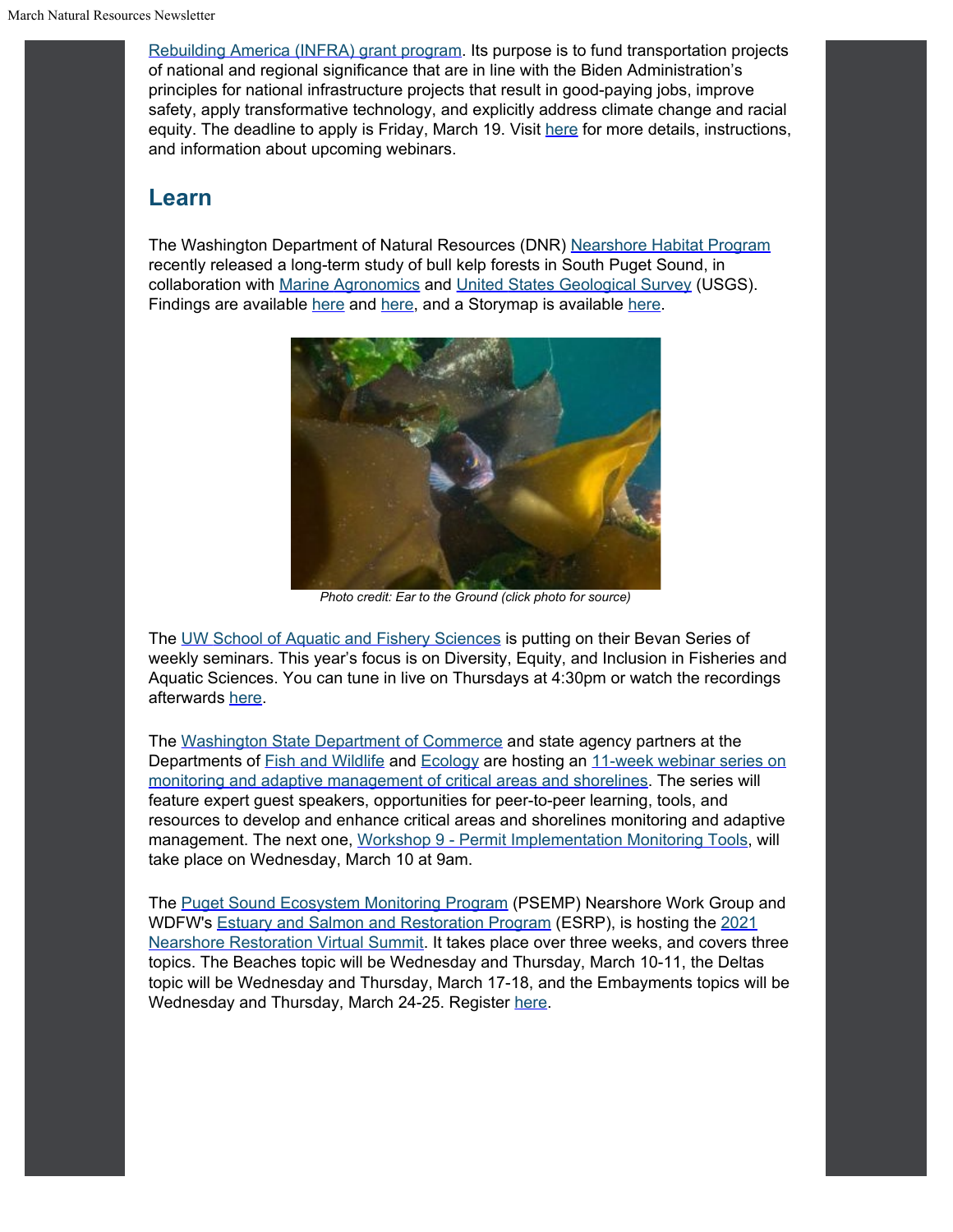

The Washington [Coastal](https://coastaltraining-wa.org/event-4141186?utm_content=&utm_medium=email&utm_name=&utm_source=govdelivery&utm_term=) [Training Program](https://coastaltraining-wa.org/event-4141186?utm_content=&utm_medium=email&utm_name=&utm_source=govdelivery&utm_term=) is offering an interactive course, Coastal [Adaptation Planning Essentials,](https://coastaltraining-wa.org/event-4141186?utm_content=&utm_medium=email&utm_name=&utm_source=govdelivery&utm_term=) designed for coastal management practitioners who are just starting to address the challenges coastal communities are facing as a result of climate change. Participants will learn the foundational concepts of a five-step adaptation planning process over the course of two workshops. The first one will be Tuesday, March 23, and the second one will be Thursday, March 25. Both are from 9am-11am.

30 by 30 - President Biden has pledged to preserve 30% of US lands and waters by 2030. Can we do it? Read about it [here](https://www.theguardian.com/environment/2021/feb/17/biden-public-lands-waters-30-by-30?CMP=Share_AndroidApp_Other&utm_content=&utm_medium=email&utm_name=&utm_source=govdelivery&utm_term=).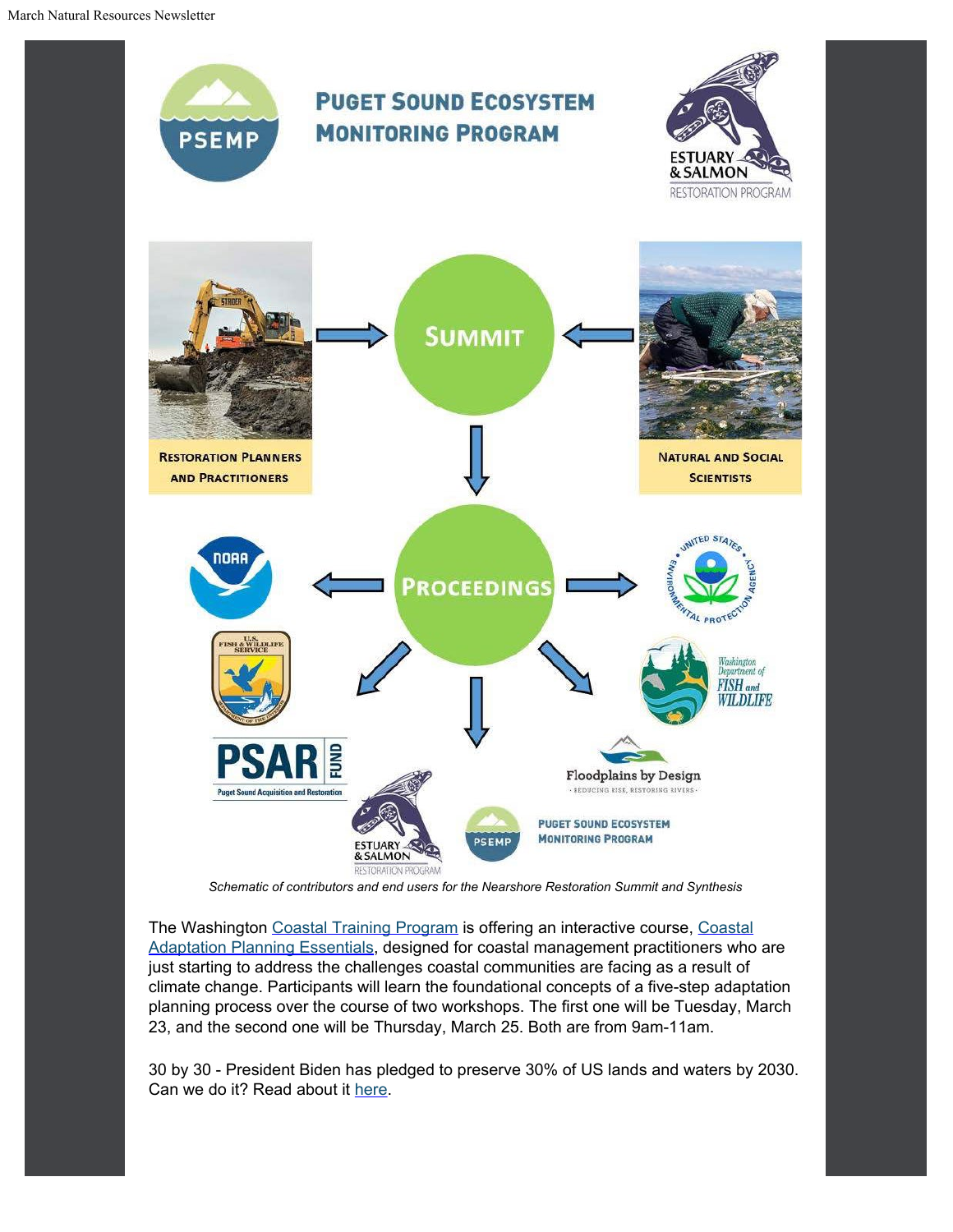

*West Beach, Whidbey Island. Photo Credit: Cory Prusha*

### **Tools**

The [National](https://www.ncai.org/?utm_content=&utm_medium=email&utm_name=&utm_source=govdelivery&utm_term=) [Congress of American Indians](https://www.ncai.org/?utm_content=&utm_medium=email&utm_name=&utm_source=govdelivery&utm_term=) (NCAI) released the [Tribal](https://www.ncai.org/fooddirectory.pdf?utm_content=&utm_medium=email&utm_name=&utm_source=govdelivery&utm_term=) [Food Sovereignty](https://www.ncai.org/fooddirectory.pdf?utm_content=&utm_medium=email&utm_name=&utm_source=govdelivery&utm_term=) [and Food Production Resource Directory.](https://www.ncai.org/fooddirectory.pdf?utm_content=&utm_medium=email&utm_name=&utm_source=govdelivery&utm_term=) This provides a comprehensive collation of relevant funding resources and other sources of support available to individual Native food producers and tribal nations and organizations as they work to start, sustain, or grow their food production, sovereignty, and security efforts. Click [here](https://www.youtube.com/watch?t=1s&utm_content=&utm_medium=email&utm_name=&utm_source=govdelivery&utm_term=&v=ti2unWRN29I) for an informational webinar recording.

### **Act!**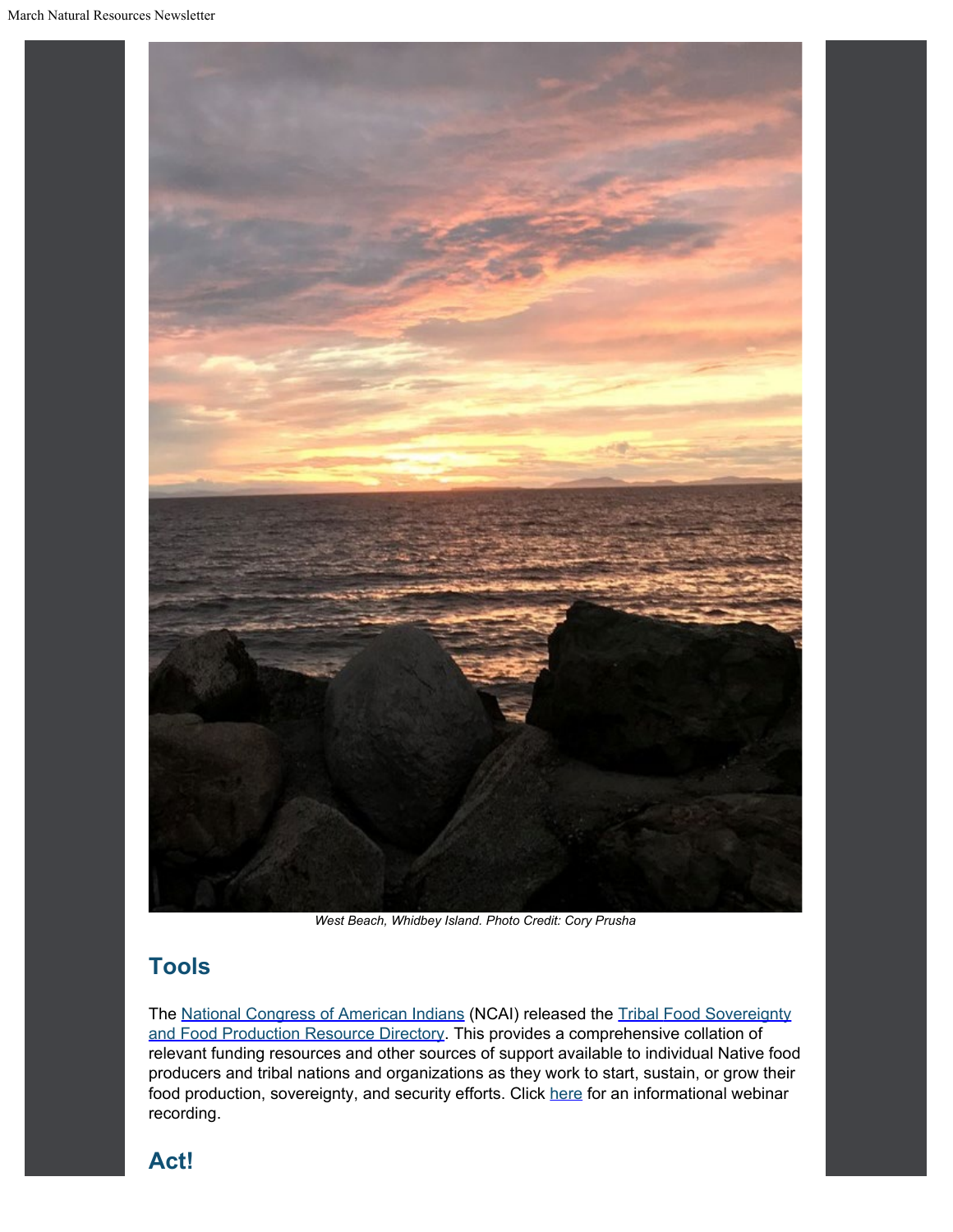During the 2021 Legislative Session, **[PSP](https://psp.wa.gov/legislative_updates.php?utm_content=&utm_medium=email&utm_name=&utm_source=govdelivery&utm_term=)** is offering multiple opportunities to help you stay informed about legislative activities that affect Puget Sound protection and recovery efforts. Visit [PSP's](https://psp.wa.gov/legislative_updates.php?utm_content=&utm_medium=email&utm_name=&utm_source=govdelivery&utm_term=) [website](https://psp.wa.gov/legislative_updates.php?utm_content=&utm_medium=email&utm_name=&utm_source=govdelivery&utm_term=) for Legislative Updates, the Legislative Calendar, and instructions for attending Legislative Information Call-In meetings with Jeff Parsons, Legislative Policy Director. The Call-In meetings take place Fridays from 11:30am to no later than 12:30pm, and will continue until May 7. You can also sign up to receive email updates [here](https://psp.wa.gov/legislative_updates.php?utm_content=&utm_medium=email&utm_name=&utm_source=govdelivery&utm_term=).

The [Pacific](https://www.pnamp.org/?utm_content=&utm_medium=email&utm_name=&utm_source=govdelivery&utm_term=) [Northwest Aquatic Monitoring Partnership](https://www.pnamp.org/?utm_content=&utm_medium=email&utm_name=&utm_source=govdelivery&utm_term=) (PNAMP) has announced that they are restarting the [Remote](https://www.eventbrite.com/e/pnamp-remote-sensing-forum-reboot-tickets-143128397891?utm_content=&utm_medium=email&utm_name=&utm_source=govdelivery&utm_term=) [Sensing Forum](https://www.eventbrite.com/e/pnamp-remote-sensing-forum-reboot-tickets-143128397891?utm_content=&utm_medium=email&utm_name=&utm_source=govdelivery&utm_term=) to support individuals and entities with equitable opportunities to learn and advance the use of remote sensing technologies and data for the research and management of aquatic ecosystems. It will take place on Tuesday, March 16 from 12:30-2pm. If you are interested in attending, please [fill](https://forms.office.com/Pages/ResponsePage.aspx?id=urWTBhhLe02TQfMvQApUlDfntBIJuklFje3SeI0iJwZUOFlKRDlaSUVZUTBJVTFXVEJTTTZEN04xViQlQCN0PWcu&utm_content=&utm_medium=email&utm_name=&utm_source=govdelivery&utm_term=) [out this survey](https://forms.office.com/Pages/ResponsePage.aspx?id=urWTBhhLe02TQfMvQApUlDfntBIJuklFje3SeI0iJwZUOFlKRDlaSUVZUTBJVTFXVEJTTTZEN04xViQlQCN0PWcu&utm_content=&utm_medium=email&utm_name=&utm_source=govdelivery&utm_term=) by March 14.



*Photo credit: PNAMP (click photo for source)*

### **Event Rundown**

| Tuesday,<br>March 9  | The ILIO Technical Committee will meet via Zoom from 1-3pm.                                                                                                               |
|----------------------|---------------------------------------------------------------------------------------------------------------------------------------------------------------------------|
| March 10-11          | Wednesday-2021 Nearshore Restoration Virtual Summit: Beaches will be held from<br>Thursday, 230am-2:30pm on Day 1, and 8:30am-12pm on Day 2.                              |
| Monday,<br>March 15  | Puget Sound Institute is hosting a presentation called Are summer low<br>flows increasing in Puget Sound streams? from 10-11am.                                           |
| Tuesday,<br>March 16 | Pacific Northwest Aquatic Monitoring Partnership (PNAMP) is restarting the<br>Remote Sensing Forum, from 12:30-2pm.                                                       |
| Tuesday,<br>March 16 | Cascadia Coastal Hazards Research Coordination Network is hosting a<br>seminar about RAPID data for coastal community hazard planning and<br>resilience from 2:30-3:30pm. |